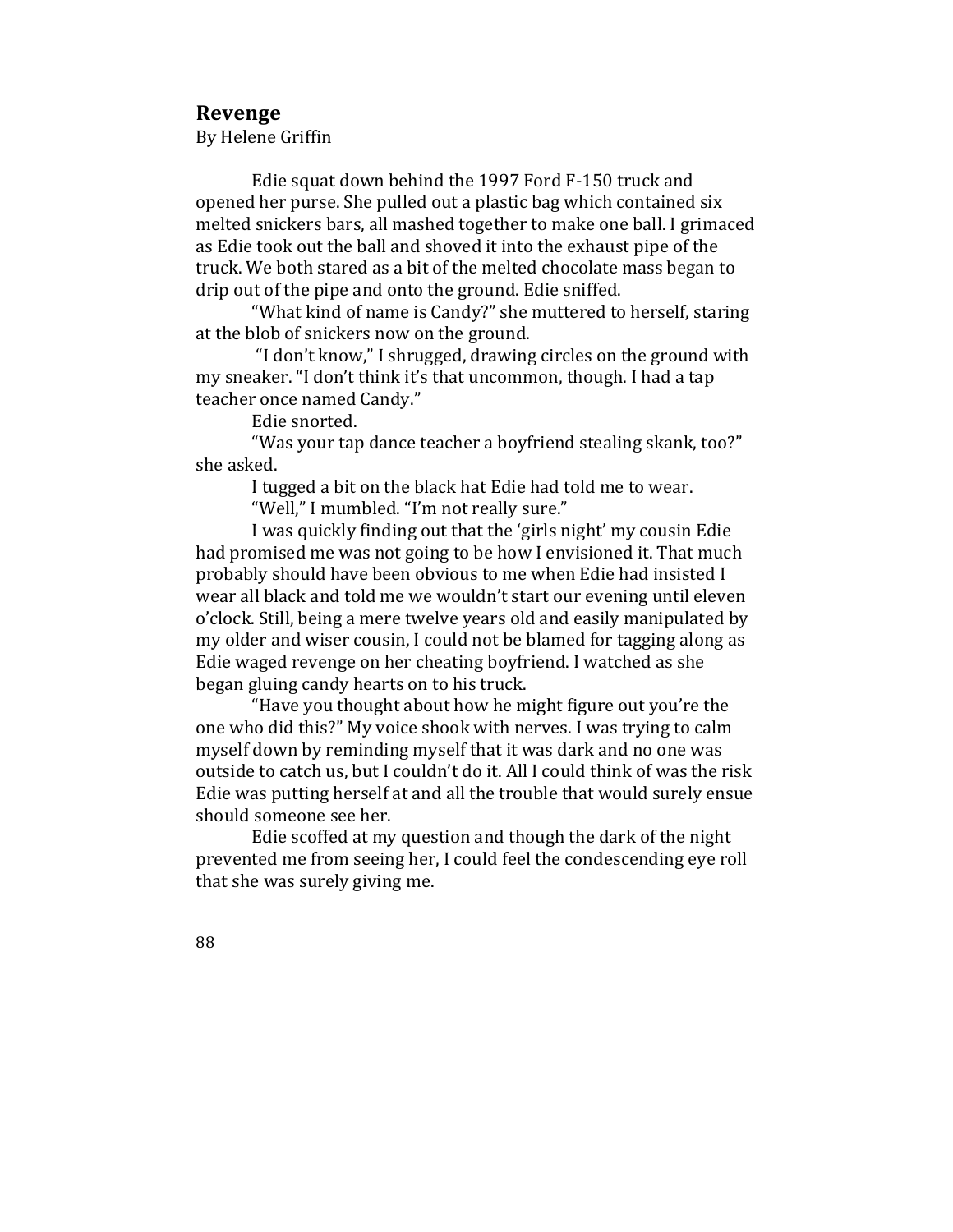"No," she said, drilling in as much sarcasm as she possibly could into one syllable. "I guess I figured he wouldn't even notice that his car looks like Little Debbie shit on it."

I could see her shake her head.

"Of course he'll think it's me. I want him to."

My mind was screaming at me to tell her that if she wanted my help she should watch her tone, but I relented. Being in sixth grade, it wasn't like I had some really hot party to be at instead.

"What do you think will happen to the exhaust?" Edie asked suddenly after a few moments of tense silence. She shook up a can of whipped cream and wrote a certain two-word phrase with it on the windshield. "You think the Snickers will ruin the whole engine or just the exhaust and muffler?"

I shrugged.

"I really don't actively seek out articles about the effects of candy on car engines, so I wouldn't know."

Edie raised an eyebrow.

"Getting a bit bitchy in your old age, are you?" she said, nodding. "Guess I deserved that, though. Here."

She tossed me some supplies.

"Pretend this is art class. Let the Nerds be the glitter to your syrup's glue."

I rolled my eves but uncapped the bottle and went to work. There was something about being the one that Edie had chosen to accompany her on this adventure that was, for lack of a better word, awesome. Despite my original complaints at being lied to about the night's events (I had been told I was being treated to the movies), I knew that I really didn't mind being duped. Sitting down for an eighty minute, two star movie couldn't have compared to spending a night spearing marshmallows with a car antenna and painting hot fudge onto a truck with my favorite cousin.

When we did all the damage we could possibly do with candy store items, Edie took out her camera. She snapped a couple photos of the car while I held up a black blanket she had brought along to help conceal the flash. We then sprinted from the truck to our own car, which was parked two blocks away, to admire the fruit of our labor in private. Though a part of me still felt sorry for this boyfriend who Edie would only refer to as 'Joe Dirt,' I couldn't help but giggle at the whole mess we had created: destruction perfected in every detail, licorice

89